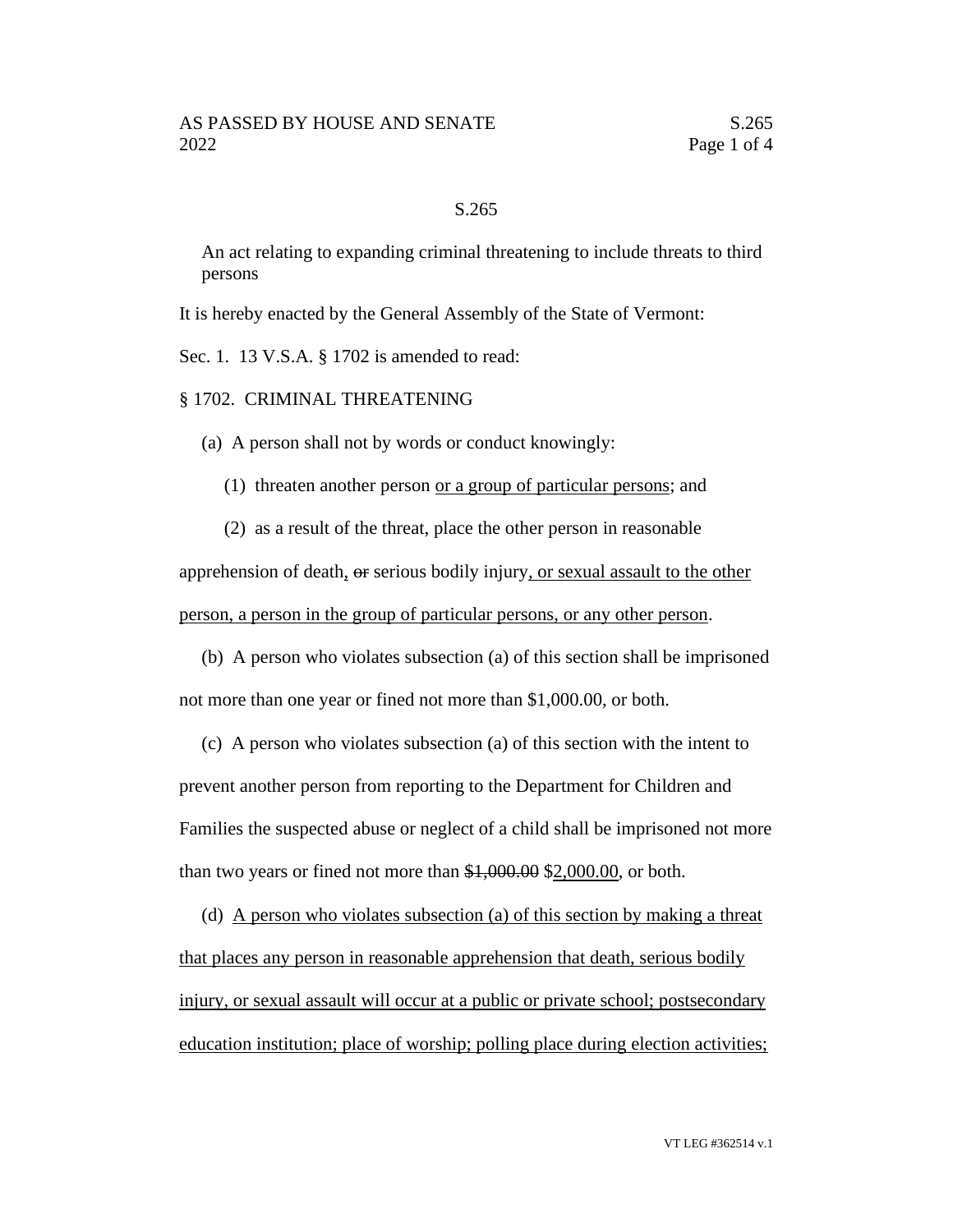the Vermont State House; or any federal, State, or municipal building shall be imprisoned not more than two years or fined not more than \$2,000.00, or both.

(e) A person who violates subsection (a) of this section with the intent to terrify, intimidate, or unlawfully influence a person to prevent that person from complying with State laws or rules, State court or administrative orders, or State executive orders shall be imprisoned not more than two years or fined not more than \$2,000.00, or both.

(f) A person who violates subsection (a) of this section with the intent to terrify, intimidate, or unlawfully influence the conduct of a candidate for public office, a public servant, an election official, or a public employee in any decision, opinion, recommendation, vote, or other exercise of discretion taken in capacity as a candidate for public office, a public servant, an election official, or a public employee, or with the intent to retaliate against a candidate for public office, a public servant, an election official, or a public employee for any previous action taken in capacity as a candidate for public office, a public servant, an election official, or a public employee, shall be imprisoned not more than two years or fined not more than \$2,000.00, or both.

(g) As used in this section:

(1) "Serious bodily injury" shall have has the same meaning as in section 1021 of this title.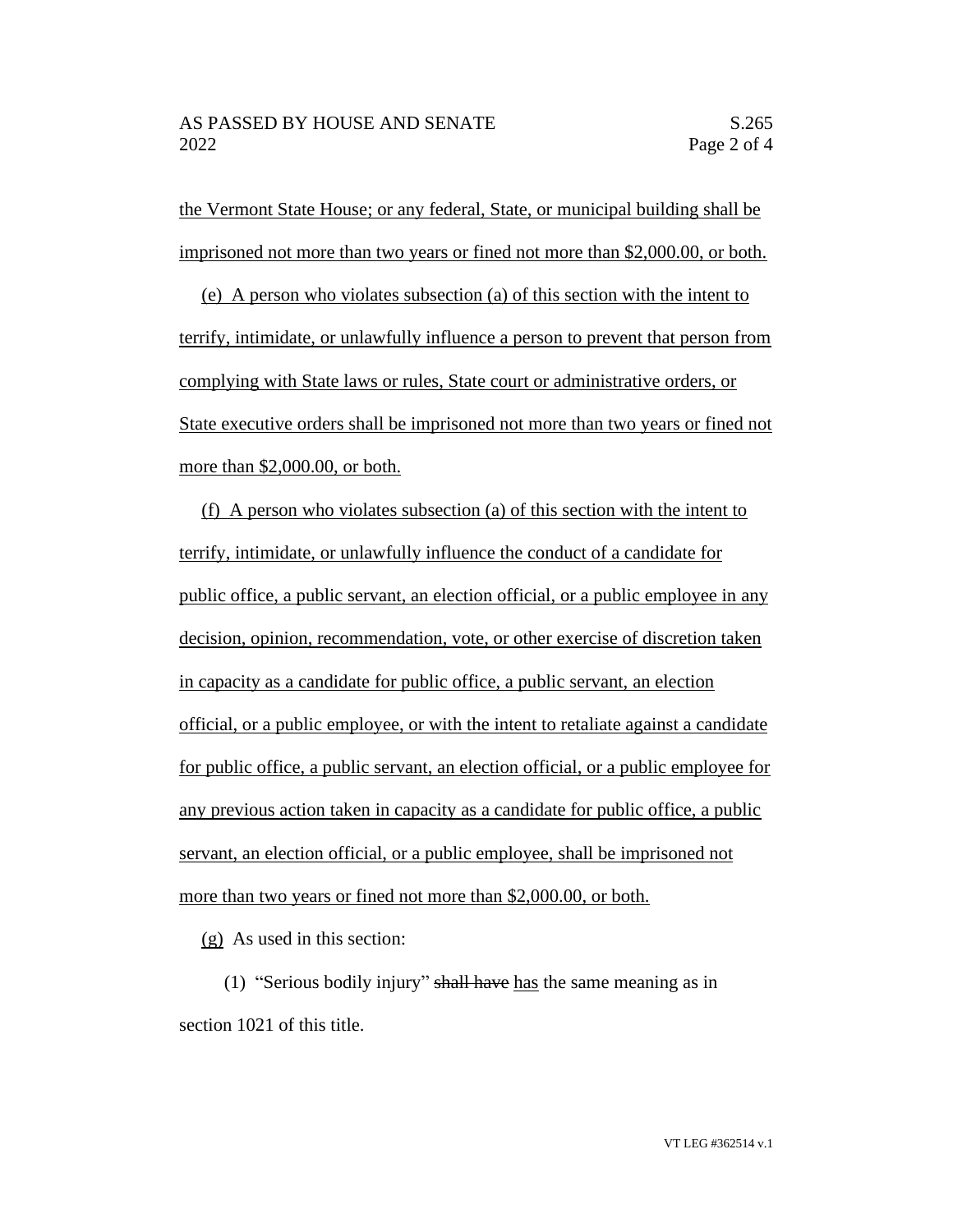(2) "Threat" and "threaten" shall do not include constitutionally protected activity.

(3) "Candidate" has the same meaning as in 17 V.S.A. § 2103.

(4) "Election official" has the same meaning as in 17 V.S.A. § 2455.

(5) "Public employee" means a classified employee within the

Legislative, Executive, or Judicial Branch of the State and any of its political

subdivisions and any employee within a county or local government and any of

the county's or local government's political subdivisions.

(6) "Public servant" has the same meaning as in 17 V.S.A. § 2103.

(7) "Polling place" has the same meaning as described in 17 V.S.A.

chapter 51, subchapter 4.

(8) "Sexual assault" has the same meaning as sexual assault as described in section 3252 of this title.

 $\frac{\left(\frac{e}{h}\right)}{h}$  Any person charged under this section who is under 18 years of age younger than the age identified in 33 V.S.A. § 5201(d) shall be adjudicated as a juvenile delinquent subject to a juvenile proceeding.

(f) It shall be an affirmative defense to a charge under this section that the person did not have the ability to carry out the threat. The burden shall be on the defendant to prove the affirmative defense by a preponderance of the evidence.